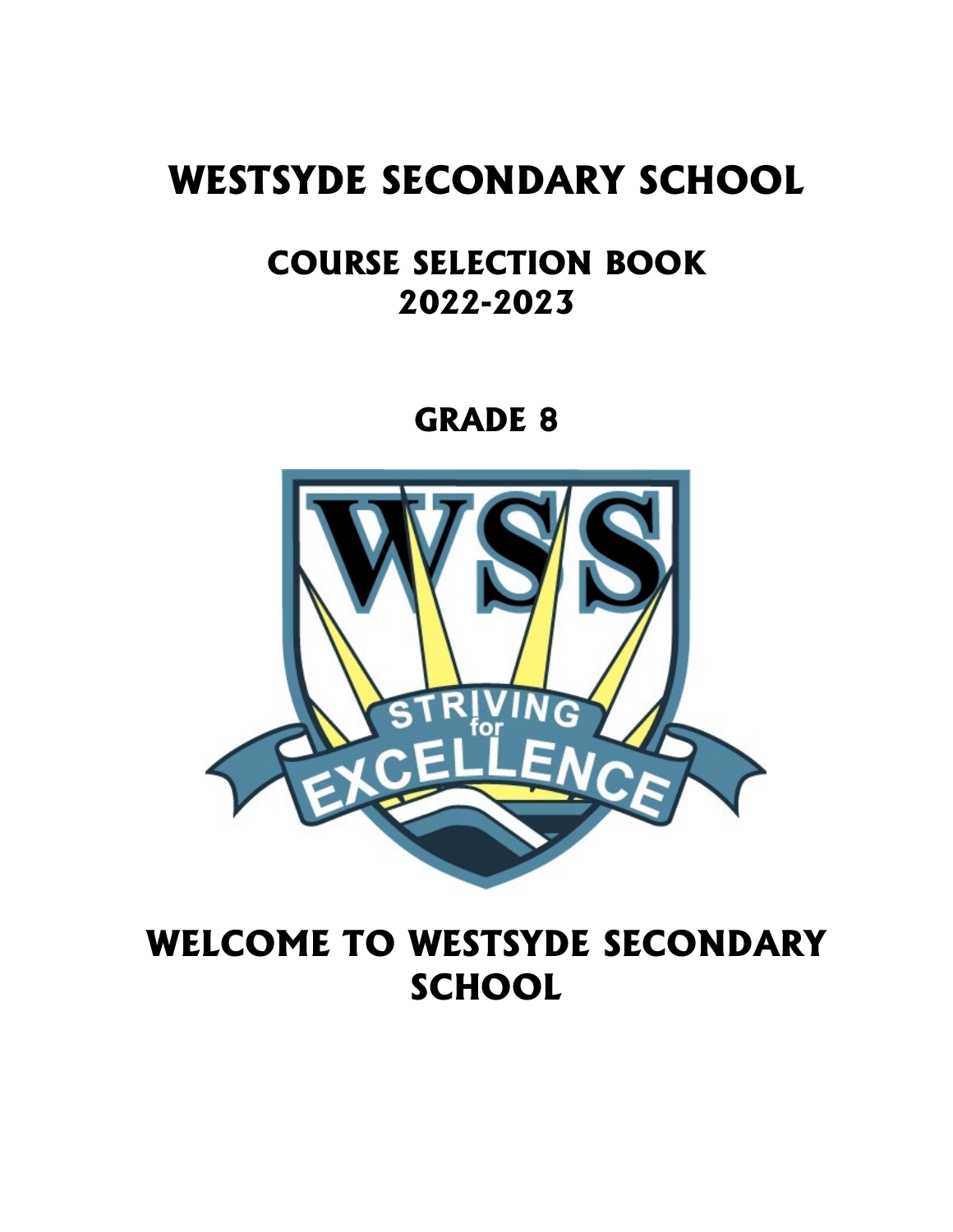| <b>ADMINISTRATION:</b>               | <b>COUNSELLING:</b>                   |
|--------------------------------------|---------------------------------------|
| Principal: Mr. Chris Preymak         | Counsellor: Mrs. Betty Lapeyre        |
|                                      | (student's last name begins with A-K) |
| Vice-Principal: Mrs. Michelle Mattis | Counsellor: Mr. Matt Marra            |
|                                      | (student's last name begins with L-Z) |
| Vice Principal: Mrs. Cecile McVittie | Counselling Steno: Ms. Jodi Fiskar    |
|                                      |                                       |

The best opportunities for a student's future are based on the successful completion of a strong, well-planned program in secondary school. Westsyde Secondary School offers a complete academic program with flexibility to meet your son/daughter's individual needs. However, the school cannot do it all; interest, involvement, support, and guidance of parents have never been more important.

We hope you will begin your involvement by studying this handbook and emphasizing to your child the importance of his/her secondary school years. Working together, we can make certain that all students will meet their educational objectives.

# **EDUCATIONAL AND PERSONAL COUNSELLING**

At Westsyde Secondary School students are assigned to one of our counsellors who is responsible for both male and female students. However, students may choose to see either counsellor. If students wish to see a Counsellor, they should drop by the Counselling Office either before school, noon hour or after school and make an appointment with the counselling secretary. We will treat all matters in an understanding and strictly confidential manner.

Some of the services we can provide include course planning, learning assistance referrals, peer support, organizational support, and study skills.

Parents are welcome to consult with counsellors at anytime. Contact can be made either by phone or in person. Appointments can be made through Ms. Fiskar by calling 250-579-9271.



# **EXPECTATIONS**

# **LEARNING**

The keys to success for all students at Westsyde Secondary are:

- **BEING** on time.
- BEING prepared for class.
- BEING attentive and on task during class.
- BEING up to date with homework completion.
- BEING respectful and positive.
- BEING involved.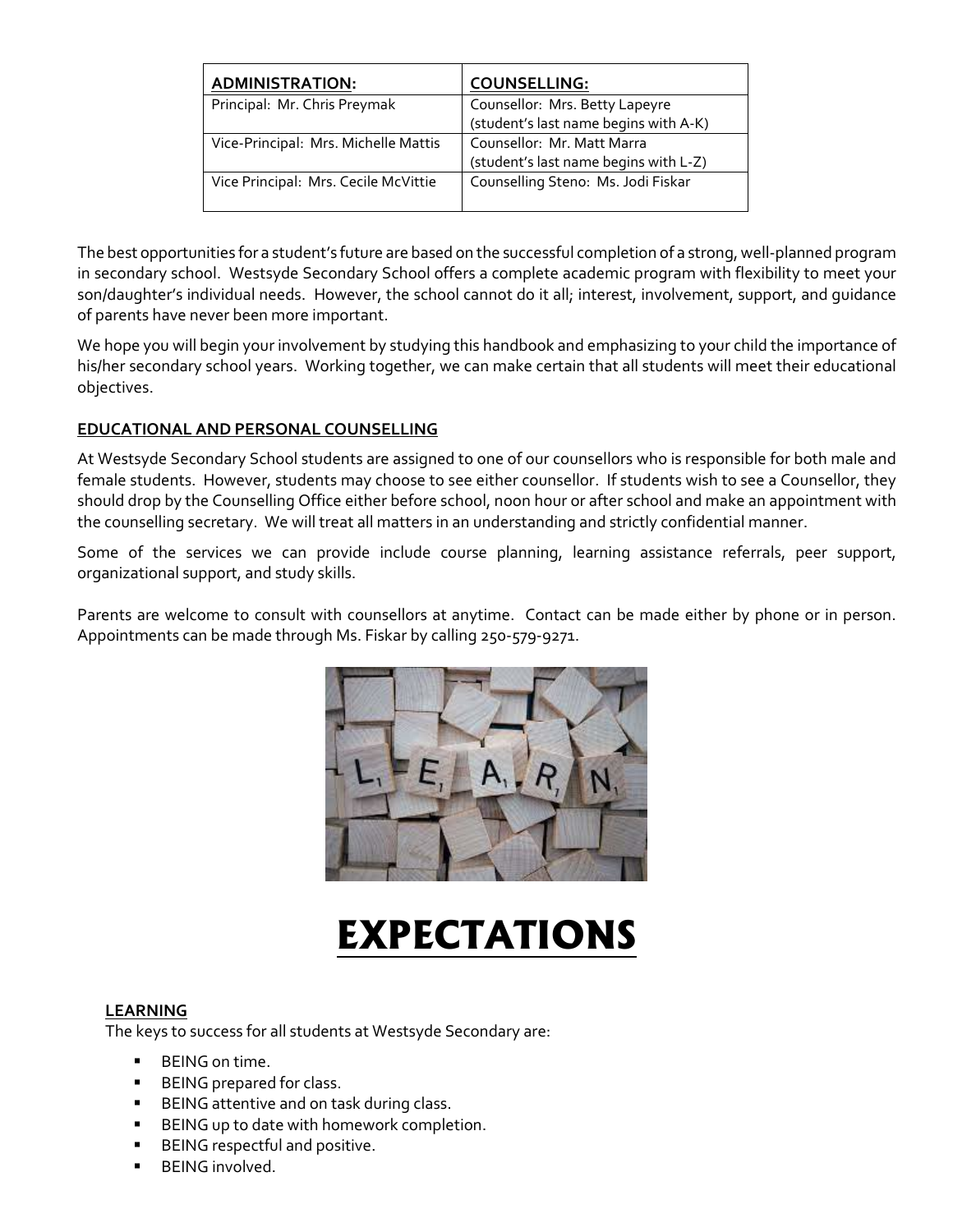# **REGISTRATION AND THE FIRST DAY OF SCHOOL**

If students have attended Grade 7 at a school within our catchment area, they will already be registered when they arrive in September. On the first day of school, students are to report to their homeroom, where they will be given their timetable. Homerooms will be posted in the hallways. The opening time for the first day will be advertised in the newspaper.

# **THE SCHOOL DAY**

Please see the school website at http://wss.sd73.bc.ca for school hours, breaks and lunch time schedule. This information will be given to students on the first day of school. On the first day of school in homeroom, students will receive a blank timetable displaying the block rotation with block and break/lunch times, and the "Connections"time slotted for Wednesday afternoon.

# **SCHOOL TIMETABLE**

Students will take a total of eight full course equivalents each year, four each semester. The first semester runs from the beginning of September to the end of January and the second semester runs from early February to the end of June.

# **COURSE SELECTIONS**

Students and parents are always welcome to contact one of the counsellors with concerns or questions they may have. Each student will be required to complete a Course Selection Sheet. They will take it home for approval by parent / guardian before final submissions. Should students change their plans after the final submission of the Course Selection Sheet, they should immediately inform the Counselling Office at Westsyde Secondary School.

# **GRADE 8 COURSES**

Grade 8's are automatically registered in the following courses:

| $\triangleright$ English 8 | $\triangleright$ Math 8                                                                           | $\triangleright$ Science 8 |
|----------------------------|---------------------------------------------------------------------------------------------------|----------------------------|
|                            | $\triangleright$ Social Studies 8 $\triangleright$ Physical Education 8 $\triangleright$ French 8 |                            |

Students will have two options to have elective courses incorporated into their timetable. Please see course selection sheet.

# **ATTENDANCE**

Students are expected to be in attendance, on time, and prepared to work at all classes. Parents are requested to telephone the school if the student is going to be absent. All unexcused absences at WSS will have a computerized callout to the student's home the day of the absence. Planning of a family holiday, which does not conflict with school attendance is appreciated and expected. Where circumstances require a student to be absent for any reasons other than illness, please contact the administration prior to the date of absence. It is important to note that students are responsible for all work covered when they are absent. If a student must be away from a school, a Planned Absence form must be completed and returned to Administration in the Main Office. Planned Absence Forms are available in the Main Office or online at www.wss.sd73.bc.ca.

# **EARLY DISMISSAL – SIGNING "IN" or "OUT"**

Students are expected to "SIGN IN" at the office if they arrive at school after classes have started. Once students have arrived at school they must "SIGN OUT" if they are leaving before 2:55 pm. Before signing out, students must present a parent permission note or a telephone call to the Main Office from the parent is required. If possible, please book all appointments outside of school hours or on non-instructional days.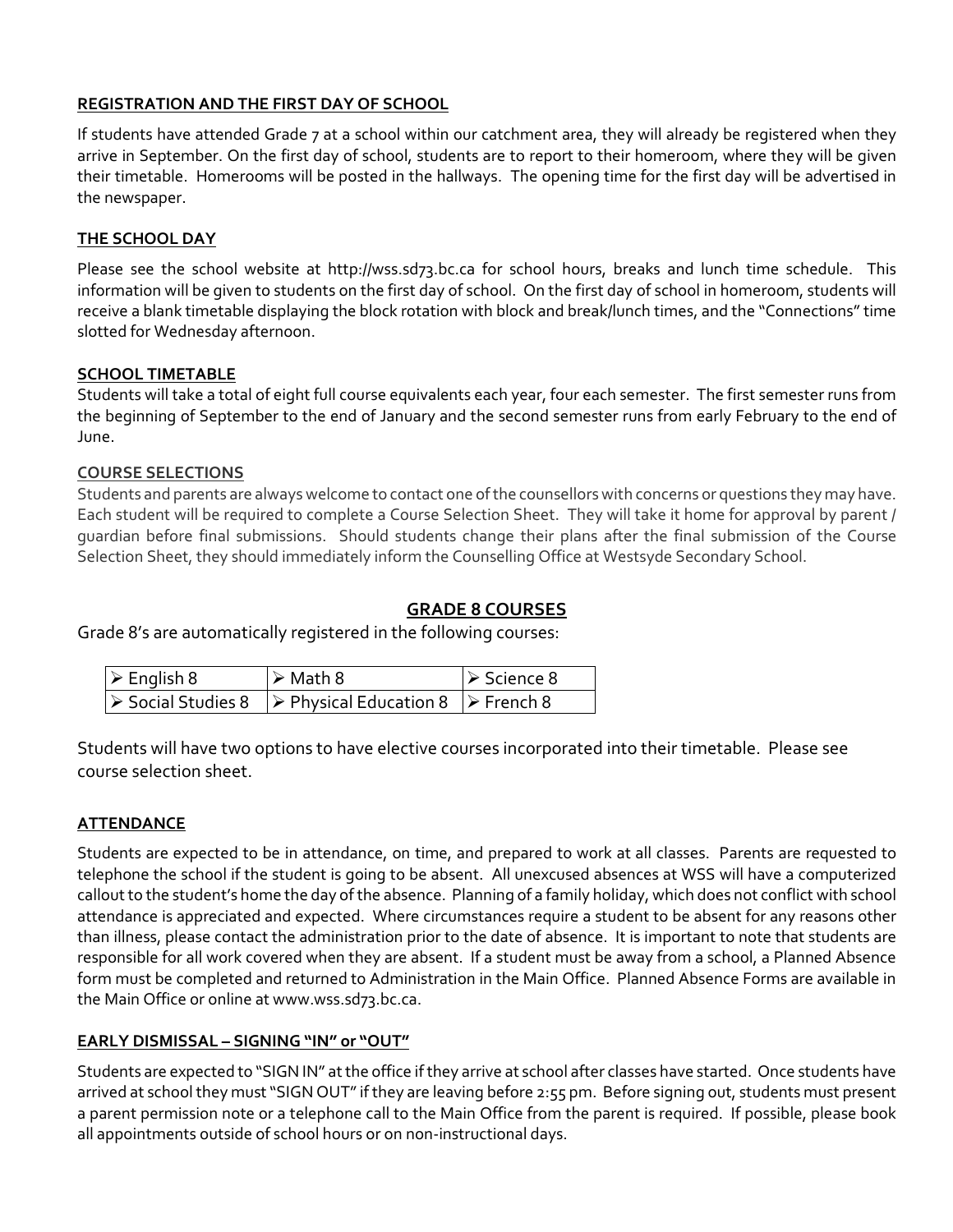# **REPORTING AND GRADING**

Westsyde Secondary School issues four Report Cards a year. Both achievement and effort honour rolls are assessed. They are reported as follows:

| <b>LETTER GRADE</b> | <b>PERCENTAGE</b>       | <b>EFFORT</b>              |
|---------------------|-------------------------|----------------------------|
|                     | 86% to 100%             | $G = Good$                 |
| В                   | 73% to 85%              | $S = Satisfactory$         |
| C+                  | 67% to 72%              | N = Needs Improvement      |
|                     | 60% to 66%              | <b>RM=Requirements Met</b> |
| r -                 | 50% to 59%              |                            |
|                     | 0% to 49%               |                            |
|                     | In progress (see below) |                            |

An "I" is assigned when a number of assignments or tests have yet to be completed. The student is given the assignments, as well as a timeline for completing them. Once the timeline has passed and/or the assignments completed, the "I" mark is changed to a percentage mark.

#### **HONOUR ROLL – EFFORT HONOUR ROLL – BLUE & GOLD CORD**

#### *CRITERIA FOR ACADEMIC HONOUR ROLL Grades 8 and 9:*

- 1. Must be enrolled in THREE (3) curriculum-based courses.
- 2. Must have at least  $3 A's$ ;  $1 B$  If two Grade 8 mosaics courses are on the Report Card the lowest mosaic will not be included
- 3. **Not eligible** for Academic Honour Roll if failed a course and/or if there is an "I" on the Report Card.

#### *CRITERIA FOR EFFORT HONOUR ROLL Grades 8*

- 1. Students must be enrolled in THREE (3) or more courses per semester.
- **2.** MUST have "G" in ALL courses; EXCLUDED are Mosaic 8 and any on-line course.

# **CHANGING OR DROPPING COURSES**

Every student has a timetable and must follow it. Each student is given as much opportunity as possible to select a suitable course program. Once the final selection is made the student has a commitment and is expected to live up to it.

Only under very special circumstances may a student be permitted to change a course; such a change may ONLY be arranged by the student's counsellor and with the approval of the administration and the parents.

# **HOMEWORK**

Home study is a valuable routine to establish. It is more than simply doing homework as it arises. Often parents are at a disadvantage when asking their son/daughter whether they have homework and often receive the answer "No" to the question "Do you have any homework". A more effective way to approach home study is to set up a regular time, in consultation with your son/daughter that is in place each day regardless of whether or not they have specific homework. They are expected to use the allotted time whether they have specific homework that day or not. Home study would involve specific homework completion, working on projects/long term assignments, preparing for upcoming tests and/or review. By committing to establishing a regular home study time and routine it reduces the inevitable conflict over whether there is specific homework on a particular day and helps to establish a more useful and long-lasting routine built around home study.

# **PARENT-TEACHER STUDENT INTERVIEWS**

Two formal parent/teacher/student interview sessions are scheduled each year. The purpose of these sessions is to provide parents and students an opportunity to discuss their student's progress. Parents are also encouraged to contact the teacher at any time during the school year.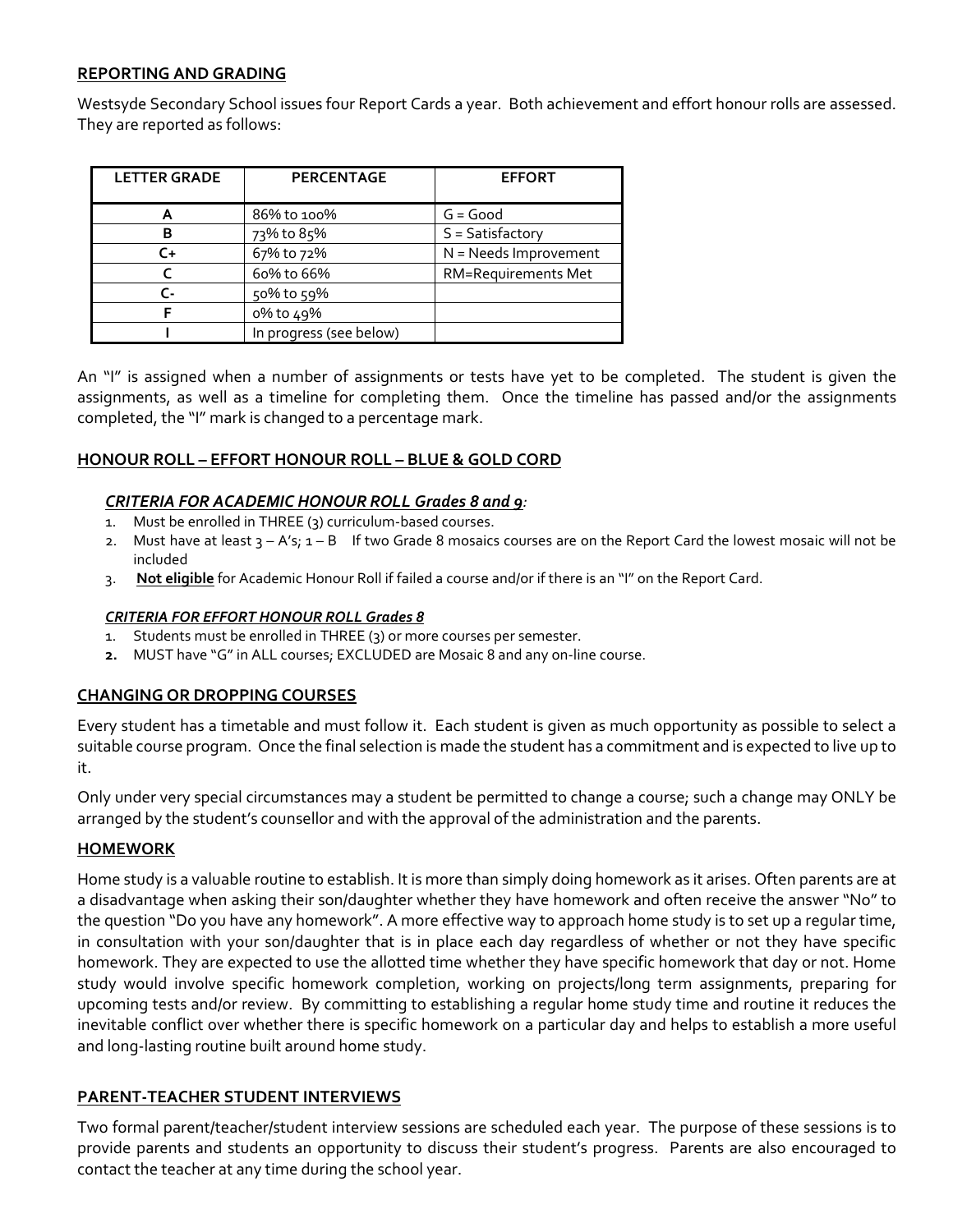# **BASIC SUPPLIES**

Students will be expected to supply the following:

| Binder (with dividers and loose-leaf paper)   Geometry Set and calculator |                        |
|---------------------------------------------------------------------------|------------------------|
| Pens, pencils, and erasers                                                | Access to a dictionary |
| Metric ruler                                                              | Pencil crayons         |

# **LOCKERS**

We are pleased to offer you the use of a school locker while enrolled at Westsyde Secondary School. With use of this locker the following guidelines apply:

- The locker assigned to you is for your use only. No one else's belongings can be kept in your locker.
- Lockers are assigned annually according to A-block in semester one.
- You are not permitted to switch lockers without direct administration approval.
- You can use a combination lock to keep your belongings safe, but the combination must be given to your homeroom teacher and will be kept in the office records.
- If you use a key-lock, an extra key must be kept in the office. If your key/combination is not recorded, then it may be necessary to cut off your lock to gain access to your locker.
- Lockers are the property of the school and student are given the privilege of using them. Please note that administration can access lockers at any time for a variety of reasons. Student consent is not required.
- The following items cannot be kept in your locker:
	- $\circ$  anything deemed by the school to be dangerous (such as anything that could be used as a weapon)
	- o anything illegal (such as non-prescribed drugs, alcohol, or stolen property).

If these items are found to be in your locker the school administration and/or RCMP will seize them, and appropriate disciplinary action will be taken.

# **LIBRARY**

Our library promotes the development of lifelong learning and is committed to providing a safe and supportive environment for students to read, research or complete assignments. We have a fine library, which is operated as efficiently as possible. Your co-operation is required to ensure the prompt return of library books and materials.

# **P.A. ANNOUNCEMENTS – MESSAGES**

P.A. announcements will be made only at specific times each day. It is important that they be listened to and heard by all students. We cannot interrupt classes with personal messages for students, although emergency messages will be considered. A school phone, outside the Counselling Office, is available for local calls, outside of class time. The office telephones are available to students only in case of emergencies or when on school business.

# **COMPUTER USE AND INTERNET ACCESS**

Westsyde Secondary School offers students the use of computers and access to the Internet. The computer labs and the library are open for student use before school, at lunch hour and after school. Internet access is available to all students with parental permission. An Internet Access Agreement must be signed by all students. Students who violate the agreement and acceptable use may have their privileges suspended or removed.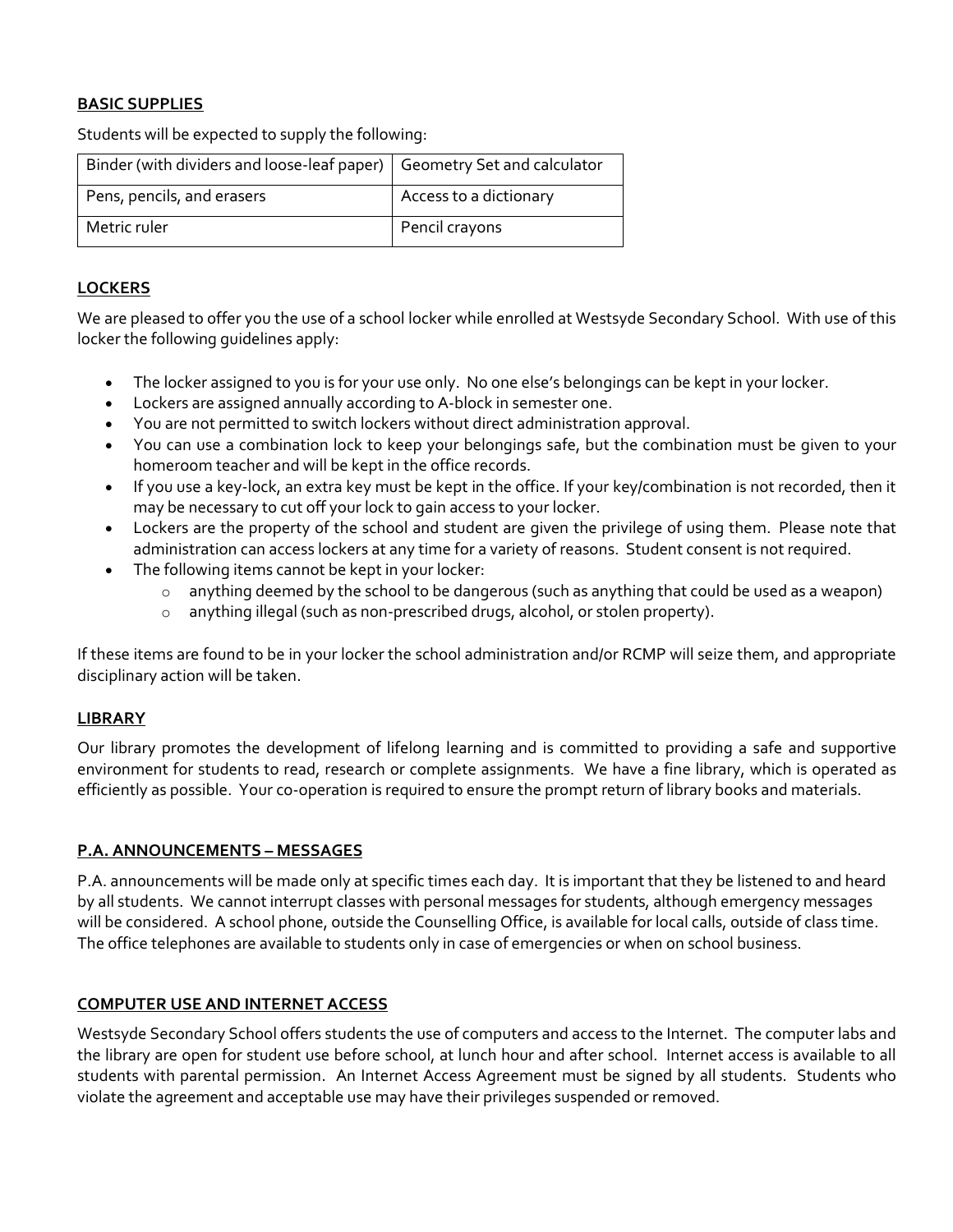# **TEXTBOOK DEPOSIT**

A learning resources deposit shall be collected from secondary students to be held against lost or damaged learning resources. The textbook deposit will be \$50 per student to a maximum of \$100 per family, which will be held by the school until the student graduates or withdraws from the school provided that the textbooks are returned in a suitable condition at the end of each semester or school year. If the textbooks are damaged or not returned at the end of the semester or school year, the school will not refund the original deposit and may charge an additional deposit of \$50 per student to a maximum of \$100 per family at the beginning of the following semester or school year.

# **TEXTBOOKS**

Students must accept the responsibility of returning texts in good conditions at the end of the course. Students are charged for damaged or lost books. Please make sure that your name is placed in the book so that an attempt can be made to return it, if lost. If you lose a book, report it to the office. You will be charged for the original and a replacement will be issued; if the lost book is found, you will receive a refund.

# **ALCOHOL AND DRUGS**

School District No. 73 Policy mandates suspension from school for any student "using" or "in possession" of drugs or alcohol at school or at any school function.

# **DRESS CODE**

Students are expected to be appropriately dressed and to comply with our dress code. If clothing is a distraction to learning or creates a hazard, the student will be asked to change. Shoes must be worn at all times.

# **GYM STRIP**

Shorts, t-shirt, socks and running shoes are required.

# **CELL PHONES, I-PODS, MP-3 PLAYERS**

The WSS TECHNOLOGY POLICY is intended to address the **appropriate use** of all electronic devices during our regular school day. To that end, the following expectations must be adhered to with regards to proper and responsible technology use:

- 1. Cell phone use (both verbal and texting) is **not permitted** at WSS during instructional time unless it is at the discretion of the individual teacher for educationally related reasons. Failure to comply with this policy will result in the confiscation of the phone and it will be turned into the office for follow-up from our administration.
- 2. Cell phone use (both verbal and texting) will be **permitted** in the school during non-instructional time (before school/long break/lunch/after school).
- 3. The use of music devices such as I Pod's and MP3 players can only be used during class time **at the discretion of the individual teacher**. Failure to comply with this policy will result in the confiscation of the device and it will be turned into the office for follow-up from our administration.
- 4. The use of cameras and imaging devices are **not allowed at WSS at anytime during the school day** unless under the direct supervision of a teacher for educational reasons only. Such permission will also include appropriate waiver forms for student consent/release of images.
- 5. Students who consistently and/or repeatedly violate this policy may have their ability to bring their personal device to school suspended, revoked or be subject to special conditions surrounding their possession of the device at school. These measures are taken when a student consistently refuses to follow classroom rules and teacher direction in the classroom over the acceptable use of the device, or when a student has been found to use the device in an inappropriate manner. (e.g., bullying, and harassing texting behaviour, taking pictures or videos without permission and/or refusing to give their device to a teacher or administrator when requested)

Our goal at WSS is to **promote 'responsible use'** of all technology devices and we aim to support this goal through educating our students.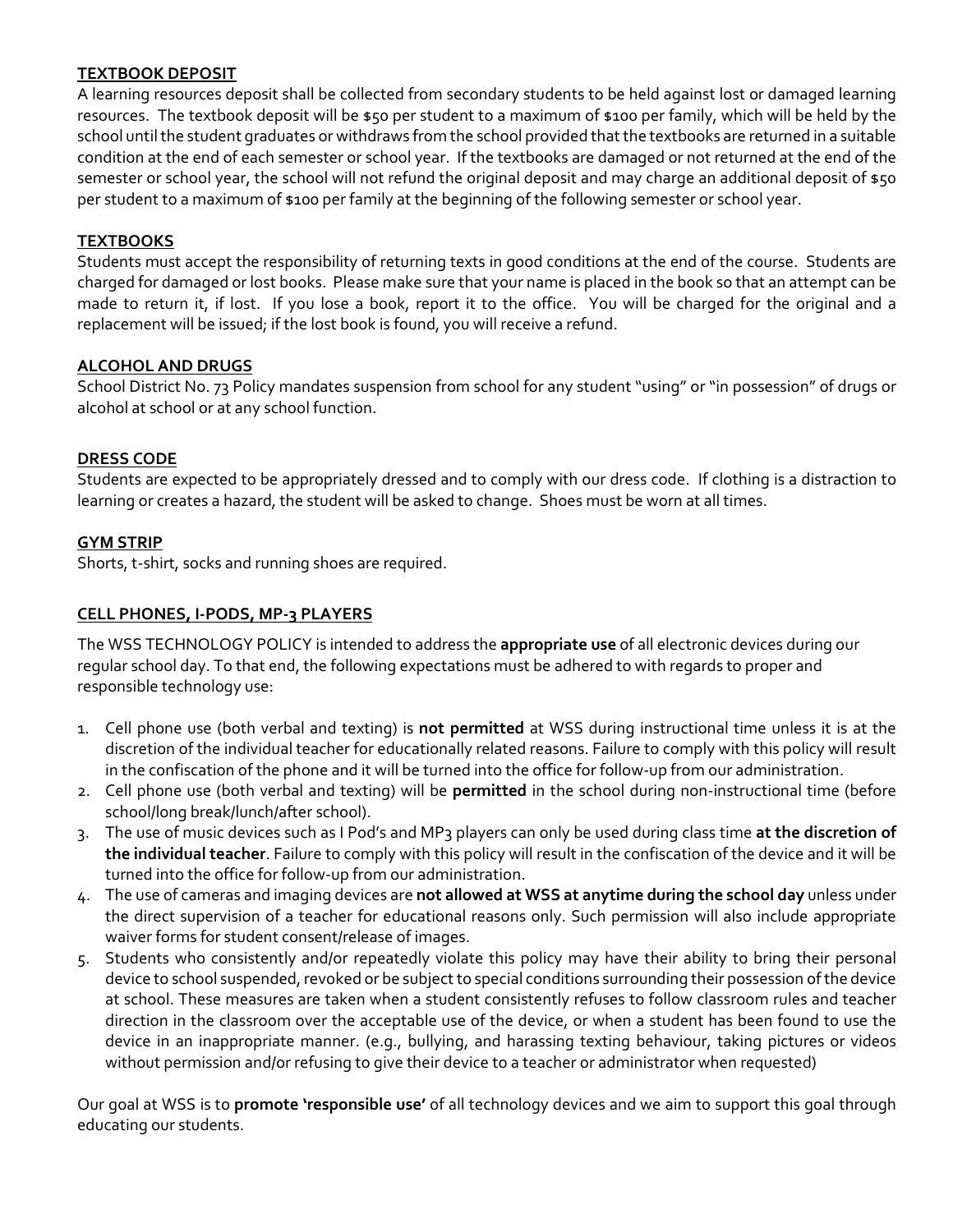# **ATHLETICS**

Westsyde's extra-curricular athletic program includes track and field, curling, wrestling, soccer, basketball, volleyball, football, and rugby. Grade 8 students are encouraged to try out for the school teams. These offerings may be altered due to student interest and availability of coaching staff. Any athletic program involves volunteer students in a variety of roles such as managers, trainers, statisticians, scorekeepers, and timers.

# **INTRAMURALS**

Intramurals provide a variety of activities throughout the school year. Intramurals take place at lunch time and are open to all students. Students are encouraged to become involved early in the year. Listen to the school announcements to sign up.

# **SCHOOL ACTIVITIES AND CLUBS**

Westsyde Secondary School offers a wide range of school activities. We encourage as many students as possible to become involved in our school teams, intramurals at lunch hour and school clubs. Listen to the school announcements to sign up.

#### **LEARNING ASSISTANCE**

This program provides help to a broad range of students who are on the regular program of studies, but experience learning challenges. Students who need occasional help can drop by Room 8 at lunch, or after school. Students needing specific help may be timetabled into the LA room. Some of the services provided by LA include: assistance with academic courses; adapted learning materials; tutoring; word processing; organizational help; study skills; assignment tracking; test support and proof-reading. Parents are welcome to contact Mrs. Bernes for further information.

# **COURSE DESCRIPTIONS**

# **ENGLISH LANGUAGE ARTS 8 (EN 8)**

English 8 builds and expands upon the core competencies of communication, thinking and personal and social responsibility learned throughout elementary school. Through an exploration of a variety of texts, including aboriginal texts, students will explore forms, function and genre in literature. Students will also explore ideas within texts, reflect on meaning, and to make connections to their own lives. In addition, students will continue to develop communication skills focussing thinking about and using the writing process in the creation of different paragraph forms as well as visual and oral communication.

#### **MATHEMATICS 8 (MA 8)**

Topics include: fractions, integers, proportion, percent, probability, Pythagorean Theorem, surface area, volume, algebra, **squares, cubes, and cube roots, linear relations, measures of central tendency,** and financial literacy. **Required: SCIENTIFIC CALCULATOR. PHONES CAN NOT BE USED IN CLASS AS CALCULATORS**

#### **SCIENCE 8 (SC 8)**

This course will focus on the Thinking, Knowing and Doing of Science. The topics that can be explored are Life processes, Interactions with Microbes, Energy transfer as a particle or wave, Kinetic Molecular Theory and Atomic Theory, as well as Plate tectonics and Geological processes. This course includes a lab component with an emphasis on safety.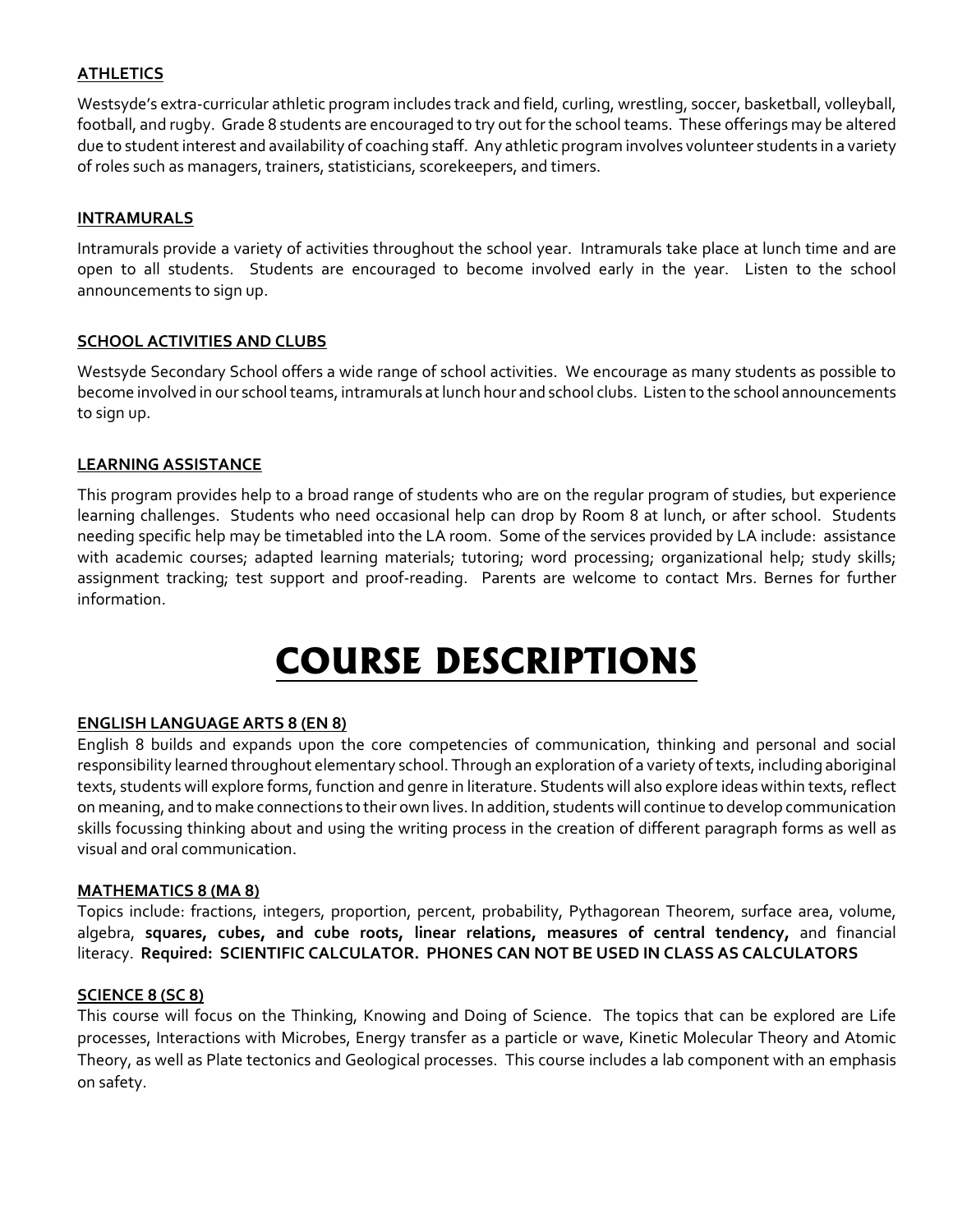# **SOCIAL STUDIES 8 (SS 8)**

Social Studies 8 is interested in contacts and conflicts between peoples and significant cultural, social, political, economic, and religious change around the world from the 7th Century to 1750. This course will include the Roman Empire, Empires of Asia, Meso**-**America, Middle Ages in Europe and the Middle East, Renaissance, Exploration, Reformation in Europe, and the Industrial Revolution. First Nations will be examined in the context of Pre-Contact, Colonization, and Conquest.

# **PHYSICAL EDUCATION 8 (PE 8)**

This program emphasizes basic skill development physical activity and an active health education. A variety of team and individual activities will focus on skill development, participation, co-operation, personal fitness, and selfmotivation. A doctor's note is imperative if a student is to be exempt from any area of the PE program. Gym strip is required i.e., shorts, T-shirt, and runners. Sweatpants are suggested for fall and winter outdoor activities.

# **FRENCH 8 (FR 8)**

# **French 8 is a required course as mandated by the BC Ministry of Education.**

**There is no pre-requisite.** Westsyde language teachers are using AIM (Accelerative Integrated Methodology), a highly successful gesture-based approach to getting students using the language in a real way. Students learn through speaking, listening, drama (*Salut mon ami!*), rhymes and songs, as well as reading and writing involving lots of partner work.

# **ELECTIVE MOSAIC 8 ROTATION**

Depending on which Option your student chooses for his/her course selection in Grade 8, our Elective Mosaic 8 Rotation is where a student will TRY OUT VARIOUS Arts and ADST courses. Depending upon enrolment numbers and availability of specific elective resources, the specific elective courses that make up the Elective Mosaic 8 Rotations may vary, but all students will experience both types of disciplines. The intent is to provide students with an opportunity to sample a variety of elective subjects so they may be better able to choose specific elective areas of interest as they move on to higher grades.

# **Please see the Course Selection sheet for more information.**

**COST: \$15.00**

# **HOME ECONOMICS 8 (FOODS and TEXTILES)**

Included are the basic techniques of food preparation, simple meal planning and basic nutrition, as well as an introduction to the operation of the sewing machine, basic sewing techniques and construction of a pair of boxer shorts. Students supply all materials for sewing.

# **TECHNOLOGY EDUCATION 8 (METAL and WOOD)**

This is an introduction into the various aspects of technology and the technology programs at Westsyde Secondary. It is designed to promote further study in the area of technology. Students will experience things like: building projects in woodwork, designing and drafting, using computers, computer animation, electronics and problemsolving tasks.

This is a course to serve as an introduction to Visual Art. The basic skill levels of drawing, painting and sculpture will be taught. Emphasis is upon developing a foundation for future learning of art skills and techniques. Sketchbook and basic materials are needed, as set by the teacher.

#### **ART 8**

This is a course to serve as an introduction to Visual Art. Students will have experiences in drawing, painting, and sculpture. Emphasis is upon developing a foundation for future learning in various visual arts courses. Sketchbook and other materials will be provided by the teacher.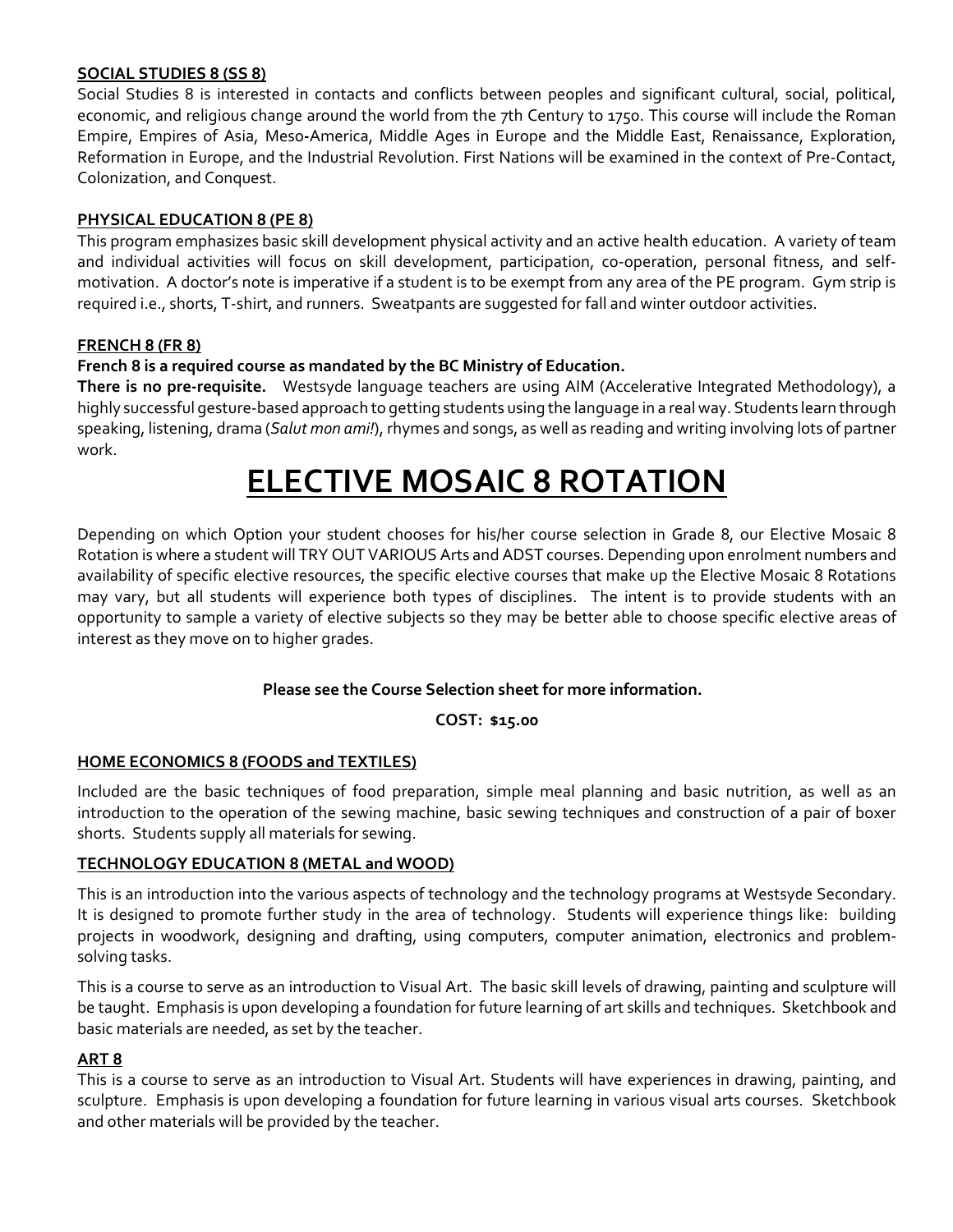# **DRAMA 8**

This is an exciting introduction course designed to expand student personal development in communication, creativity, and self-confidence on and of the stage. With the instructor's direction, students will learn to work together to build plays and craft theatre scenes for classroom presentation. In this beginning course, students will explore and develop many theatre skills emphasizing on movement, character creation and performance. Be a part of one of the strongest acting programs in the city and take your first step onto our stage.

#### **INQUIRY 8**

What are you passionate about? What excites you? In this class you will get to be creative, research, learn, build, and create through exploring a topic or problem that you are interested in. The theme is "Learning to learn" with practice using design thinking for solving problems. This course will also give students a good foundation of skills that will help them throughout high school. They will learn some important skills such as: how to use the learning commons and essential WSS technology skills. Students will also be introduced to the makerspace room and learn to use the school's 3D printers.

#### **CAREER EDUCATION 8**

The Career Education curriculum supports students in becoming successful, educated citizens by helping them learn how to effectively manage their life journey toward preferred future possibilities. This area of learning requires students to identify and develop their personal interests, passions, and competencies. Students reflect on learning experiences in school and community, build confidence through their contributions, and explore multiple career-life roles and choices. The curriculum fosters lifelong learning, beginning in kindergarten and continuing through to graduation and beyond.

#### **BAND 8**

Do you play an instrument, or would you like to learn how to play an instrument? Would you like to perform with our program at special events, concerts, and musicals? Join Band 8. Students in this course will learn how to play a band instrument of their choice (Guitar and Keyboard are not included as possible choices). Instruments may be rented from the school.

No experience is necessary.

# **OFF TIMETABLE COURSES**

#### **LEADERSHIP**

Any student in Grades 8-12 can select Leadership. This is a yearlong off the timetable course which runs during lunch hour on Thursday and for one hour after school on Tuesday.

Society needs well-trained, ethical leaders. Good leaders are found in all aspects and areas of life and serve as models for their accomplishments. Academic institutions seek them out. Commercial enterprises support the growth of new leaders within their corporations. Student leaders are acknowledged by their schools. It is with these realities in mind that we believe secondary school students should be students should be given the opportunity to develop and discover leadership values, attitudes, and skills. Leadership at Westsyde Secondary helps students develop personal skills and positive attitudes, both of which will give students the opportunity to make a difference in their personal lives, their school, their jobs, and their community.

In this course students will gain practical experience working on Leadership projects which range from in-school events to community outreach, to service-learning opportunities. Students work collaboratively on projects where they must work on self-improvement, self-assessment, communication, and teamwork in order to achieve their task. Credits will be given to this course in Grades 10-12.